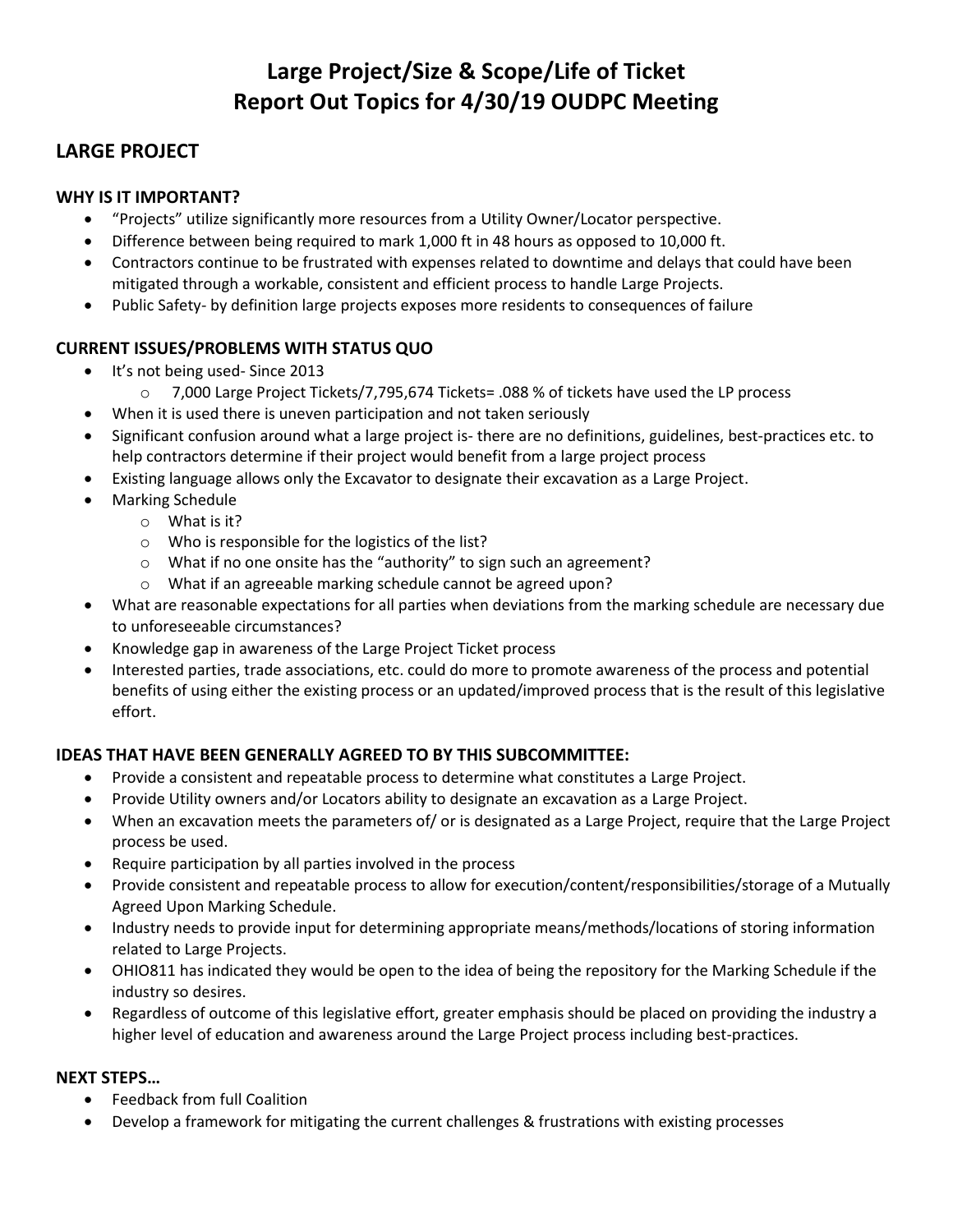## **SIZE & SCOPE OF A TICKET**

#### **CURRENT ISSUES/PROBLEMS WITH STATUS QUO**

- ORC provides no limit on the size and scope of ticket
- Utility owners/Locators are forced into non-compliance with ORC
- OHIO811 has procedures in place to help callers break down tickets into manageable segments. However they have no authority to apply those procedures, and must enter the ticket per the callers wishes
- Industry statistics are much less descriptive because of the huge variance in the current size/scope
- Great consensus around the idea of limiting size/scope, but many challenges in its application
	- o One 10,000ft ticket vs 10 1,000ft tickets
		- **Nhich is better?**
		- **Which is safer?**
- Changes in installation and locating techniques/technology may render changes obsolete
- One size doesn't fit all…

#### **IDEAS THAT HAVE BEEN DISCUSSED OR BROUGHT TO THE COMMITTEE:**

- There is no silver bullet that creates a one-size-fits-all
- Needs to be an agile and flexible solution
- Some have suggested a solution based on the Marking Standards Model
	- o Create logical limits on size/scope and reference those limits in the law
	- $\circ$  Create Size/Scope Review Committee whose job it is to review those limits on a predetermined and/or as needed basis… allowing changes in installation and locating techniques/technology to be considered
- Provide OHIO811 the authority to aggregate information from the caller, breaking down large tickets into smaller, more manageable pieces.

#### **NEXT STEPS…**

- Feedback from full Coalition
- Develop a framework for mitigating the current challenges & frustrations with existing processes